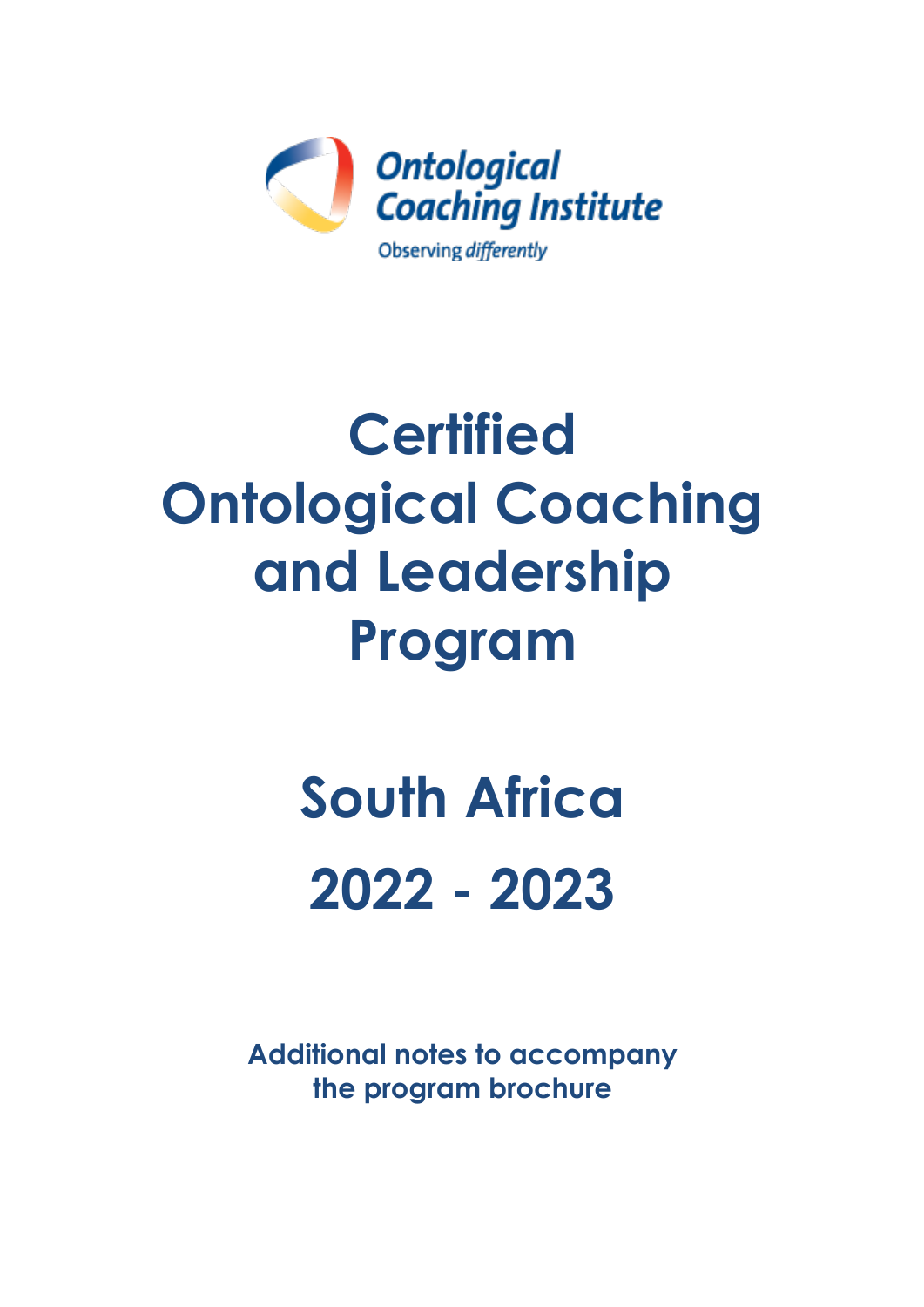#### **Dates, pre-requisite and nature of participation**

The Certified Ontological Coaching Program is an 18-month program consisting of three semesters.

Semester 1 31 January – 9 July, 2022 Semester 2 25 July - 7 December, 2022 Semester 3 25 January – 29 July, 2023

Each semester is referred to as a Level in the program, with participants progressing through Levels 1, 2 and 3 to be assessed as being competent as an Ontological Coach.

The program is fully accredited as an ACTP course by the International Coach Federation.

#### **Pre-requisite for participation:**

Newfield Institute's 3-day *Ontological Coaching and Leadership in Action* workshop (either prior to 31 January or 31 January – 3 February, 2022).

#### **Participation involves the following:**

- attendance and full participation at 9 in-person conferences: three each in Levels 1,2 and 3;
- constructive engagement in learning/study group meetings with fellow participants (which can be in-person and/or phone and Skype) every 2-3 weeks;
- regular conversations with program leaders by phone and/or Skype;
- successful completion of all assignment work;

A more detailed appreciation of the nature of participation can be gaining from reading Participating in Level 1.

#### **Participating in Level 1**

The methodology and practice of Ontological Coaching is based on a robust and coherent body of knowledge. Like any profession, developing competence as an Ontological Coach requires a sound conceptual and practical understanding of the underlying theoretical body of knowledge.

The essence of Level 1 is gaining a solid working familiarity with an ontological approach to language and its application in coaching and everyday conversations. This enables the coach to clearly and succinctly introduce ontological distinctions on language into the conversation.

While the emphasis in Level 1 is on moving towards competence in the application of distinctions in the domain of language, the domains of emotions and the body are not neglected and are constantly referred to.

Through assignments and discussions with fellow participants and program leaders, participants gradually develop a deeper theoretical and practical familiarity with the application of an ontological approach to language in a variety of ways.

*Reading, discussing and reporting on specific papers on language* This involves:

- reading each paper twice;
- discussing and listening to others' responses and perspectives each the paper
- in study group conversations; and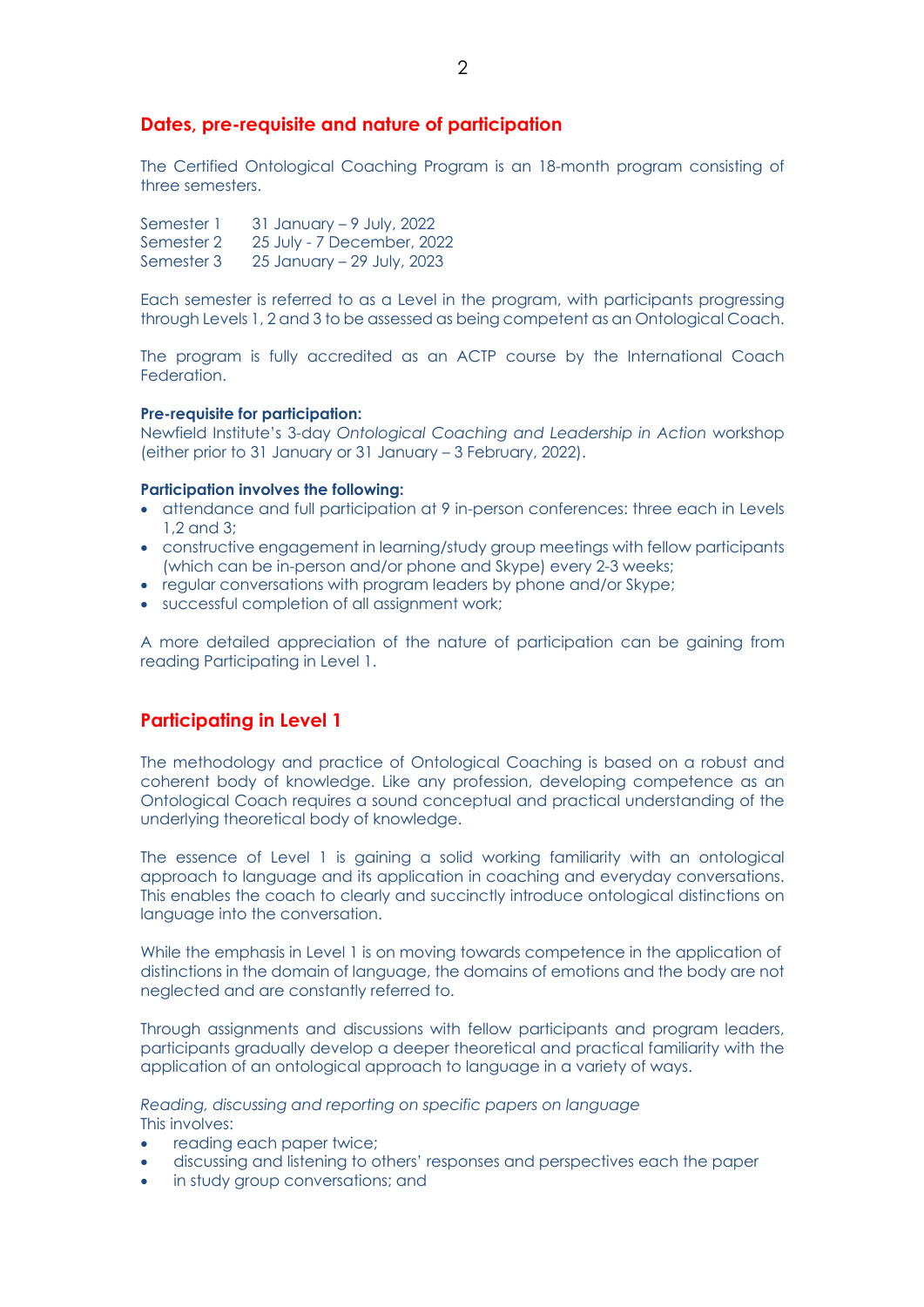• reporting on your response to the paper as part of assignment work.

*Conducting three mini-seminars on different aspects of language*

- Leading and reporting on sessions of approximately 90 minutes on specific ontological distinctions on language.
- This is done with a small group of participants outside the course (eg, work colleagues, friends, family), seeking to engage them in the practical everyday
- relevance of these distinctions.
- Support from course leaders is available in the design of these sessions.

*Group project to conduct a one-day public workshop on the theme of "Using Language to Generate More Constructive Realities"*

- The rationale of the three mini-seminars and the one-day workshop is that doing is learning.
- Leading the mini-seminars and the workshop means that participants need to "be across" the distinctions to be able to explain them clearly and constructively engage participants in the practical relevance of ontological distinctions on language.
- Participants also use ontological distinctions on language in working collaboratively to organise workshop logistics and their respective roles in the workshop.

#### *Keeping a Linguistic Diary*

*Continual coaching practice throughout the semester to integrate an ontological approach to language into coaching*

\*\* An average of 7 hours per week throughout the semester is required \*\*

#### **Dates and locations of in-person Conferences**

Materials to commence assignment work are provided at the Opening Conference for the course.

#### **Whole group conferences**

All participants will be required to be together at 7 of the 9 conferences, which will be held in Cape Town and Johannesburg. Apart from the Level 1 Opening Conference and the Closing Conferences for Levels 1 and 2, the location of each conference will be decided when the proportion of participants from each city is known. The 7 conferences, their dates and locations are:

- Level 1 Opening Conference (4 days) 31 January, 2022
- Mid-Level 1 Conference (2 days) 25 26 April, 2022
- Opening Level 2 Conference (4 days) 25 28 July, 2022
- Mid-Level 2 Conference (2 days) 14 15 October, 2022
- Opening Level 3 Conference (4 days) 25 -28 January, 2023
- Mid-Level 3 Conference 21 22 April, 2023
- Closing Level 3 Conference 27 29 July, 2023

#### **Smaller group conferences**

These are the Closing Conferences for Levels 1 and 2 (4 days for each conference).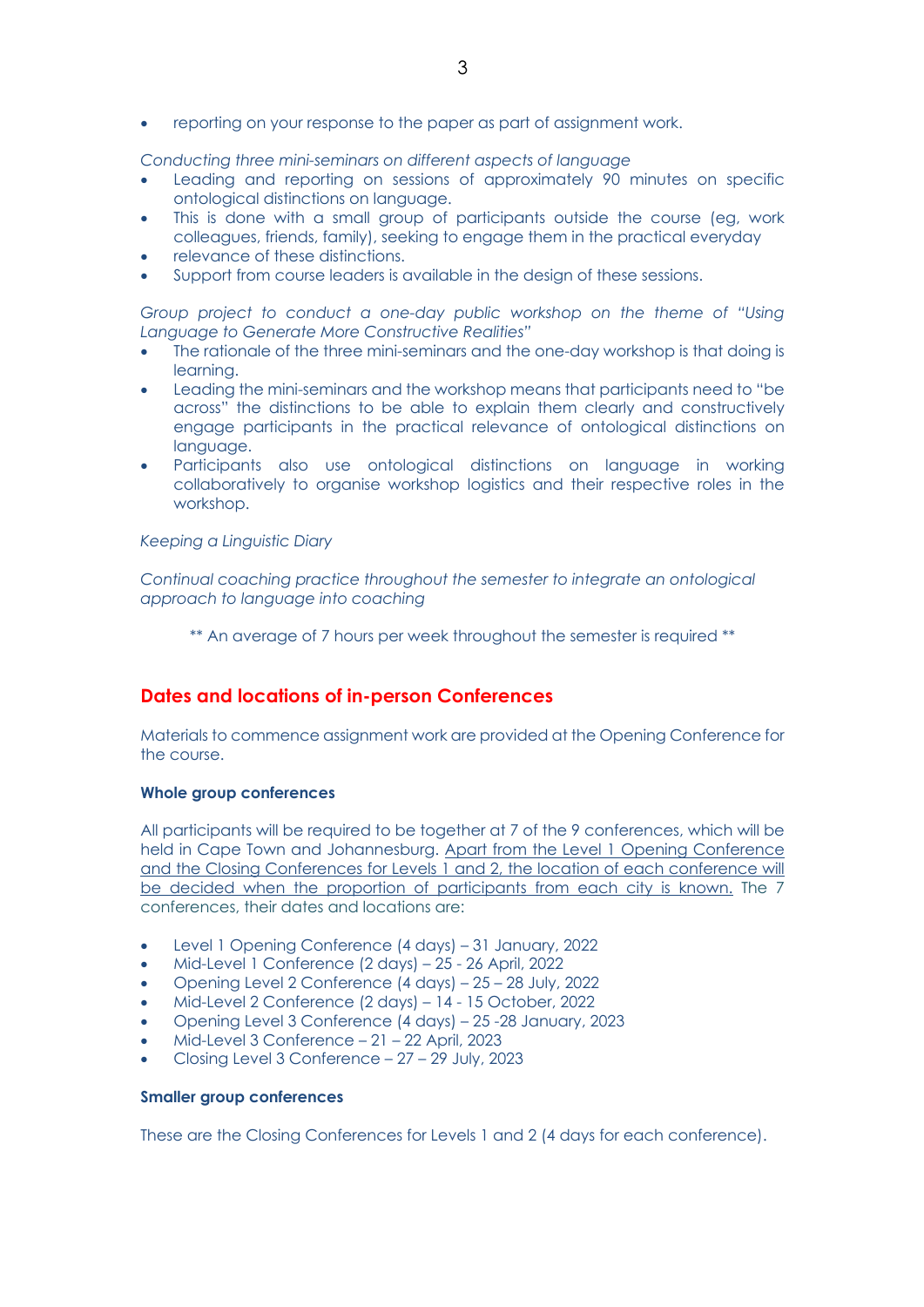The Closing Level 1 and Level 2 Conferences will be held locally because they require course participants to collaborate in small groups (of up to 4 people) on a project to jointly present a one-day "public" workshop for people not in the course. This means finding interested personnel to attend and working together to coordinate marketing, logistics and presentation. Full support from program leaders is provided, including sessions during The Mid-Level 1 and Mid-Level 2 Conferences.

Dates for the Closing Level 1 and Level 2 Conferences are:

- Closing Level 1 Conference (4 days) 21 25 June, 2022 (CT) 5 9 July, 2022 (JBG);
- Closing Level 2 Conference (4 days) 30 Nov 3 Dec 2022 (CT); 7 10 Dec 2022(JBG).

### **Overview of the Different Components of Level 1**

In this section we want to provide you with an overview of the various dimensions of your participation in Level 1. These have been designed to provide a variety of contexts and experiences in which learning can occur, seeking to engage you in your preferred ways of learning, and also to extend you beyond those.

#### **1. Reading articles in a text**

For the first four assignments we would like you to explore the notion of the post-modern world through a series of short articles. These are contained in the book *The Truth About The Truth,* edited by Walter Truett Anderson.

In asking you to read the articles we want to provide you a brief glimpse of some of the key writings which have (i) been an important part of the recognition that we are coming to the close of a major historical era and (ii) played a major role in the emergence of a different mindset and worldview of the times in which we are living.

#### **2. The papers**

All the papers have been especially written for this program. They are central to the course, and the focal point for study group meetings. Each paper deals with a different aspect of the ontological work within the overall theme for the level. Thus, in Level 1 the focus is on different aspects of the linguistic nature of human existence and how these relate to both everyday living and to *Ontological Coaching.*

We ask you to read each paper twice. This is important, for much more can become apparent on the second reading when there is a basis of familiarity to read from.

We assess that your study group discussions are a vital part of gaining the most from the papers, and seeing how the distinctions apply in everyday living. Much can be gained from conversing with others about their understanding of the key distinctions within each paper.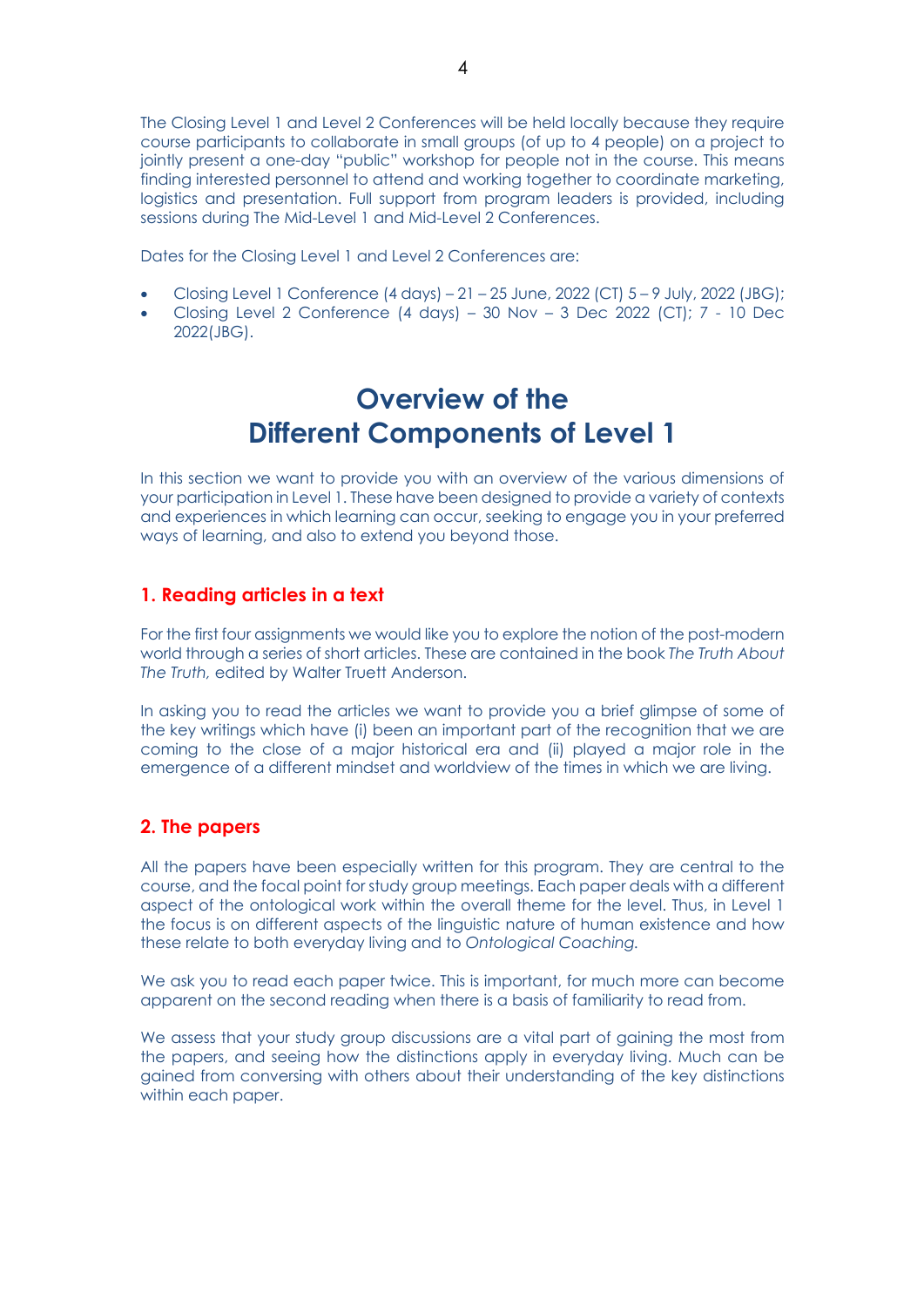#### **3. Audience sessions**

This is where we ask you to conduct mini-seminars with people not in the course. An important underlying premise of the course is that learning and knowing is action based. Conducting audience sessions is an essential feature of this, for to "teach" something requires a deeper level of understanding that conversing about it in a study group and writing up an assignment response.

We suggest you design your sessions to be up to two hours, in order to allow plenty of time for engagement by your participants. In your sessions we want you to do more than simply tell people about the distinctions you have been working with. We want you to "show" them by designing contexts in which they can come to not only have an intellectual understanding of the distinctions, but also how they relate to their everyday living. In other words, we want your sessions to be of practical benefit and value to your audience members.

In this level we want you to conduct sessions that explore the following themes:

- listening,
- the specific linguistic acts of declarations, requests, promises and offers, and
- assertions and assessments, and grounding assessments.

Working through these sessions is an important prelude to conducting a one-day public workshop as part of the Closing Conference.

#### **4. Mid-Level Conference**

This is a three-day conference that occurs about 10 weeks into the first semester. The conference is designed to:

- have everyone in the course together in person for the first time,
- review in detail the material covered in the Ontological Coaching in Action workshop and address questions,
- discuss questions and provide clarifications arising from Assignment 1-4,
- introduce the body learning practice that is an integral part of assignment work and course participation,
- prepare for the public workshop that comprises a central component of the Closing Conference,
- review the basic coaching structure and related set of questions,
- engage in extensive coaching practice, and
- become familiar with the guidelines for observing and providing feedback on coaching conversations.

#### **5. Linguistic diary**

Towards the end of this level (Assignments 6 and 7) we ask you to deepen your awareness of the operation of the linguistic acts in everyday life. We want you to systematically observe and record how you and others use these acts in everyday conversations, and what is generated from this use. As a result of your assignment work, audience sessions and regional conference experience we assess that you will be wellplaced to be an acute observer of these facets of language and their impact of conversations and relationships.